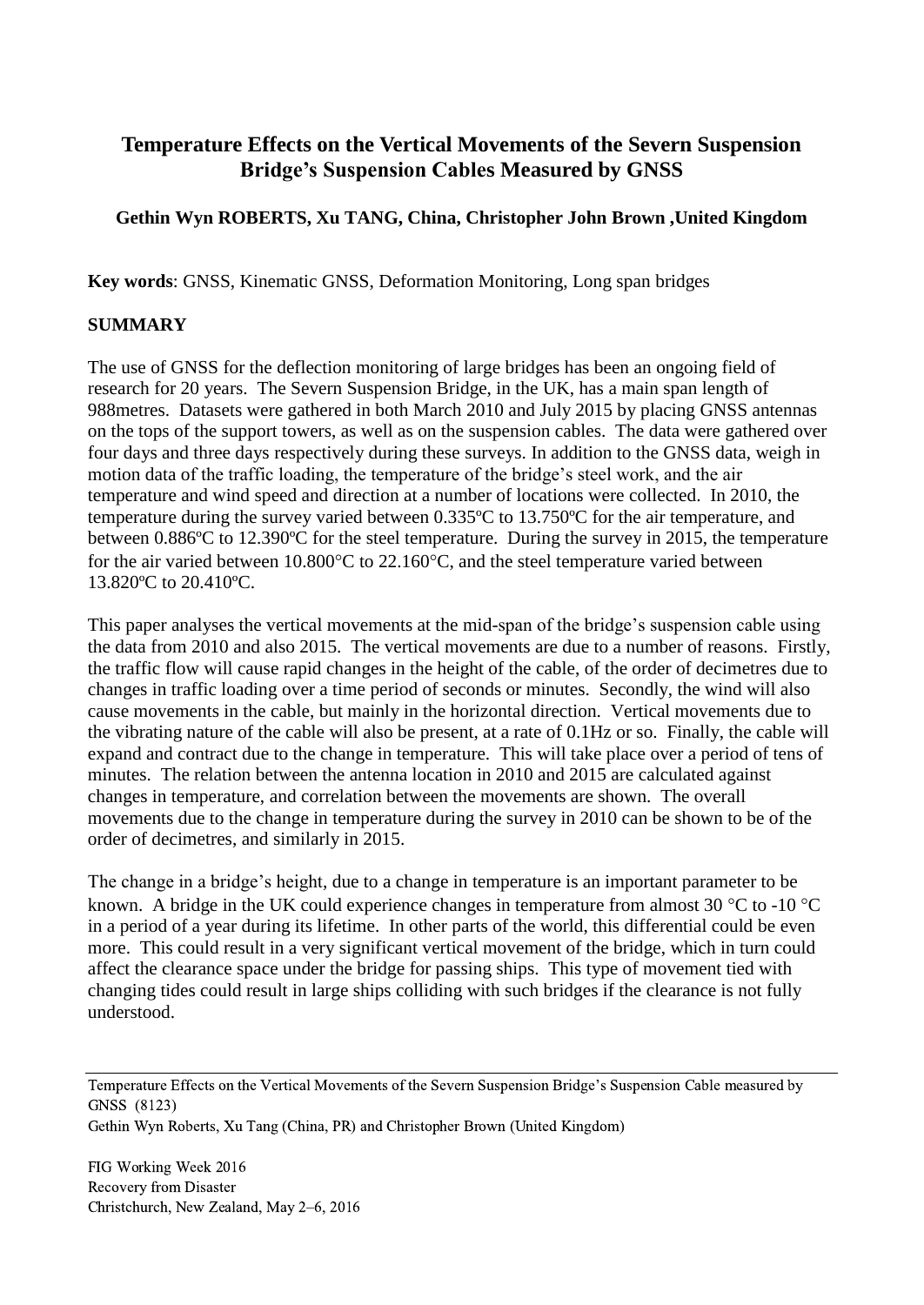# **Temperature Effects on the Vertical Movements of the Severn Suspension Bridge's Suspension Cables Measured by GNSS**

**Gethin Wyn ROBERTS, Xu TANG, China, Christopher John Brown ,United Kingdom**

## **1. INTRODUCTION**

The use of GPS and more recently multi-GNSS for measuring the deflections of bridges, and long span bridges in particular, has been an ongoing piece of research for 20 years. The authors have carried out such work on a number of bridges in the UK, as well as Australia and South Korea [Roberts et al, 2014]. During this work, it has been reported that long term movements, over periods of hours, have been measured, caused by changes in temperature. This change in temperature causes the steelwork of the structure to expand and contract, and hence the position, in particular in the vertical direction, changes. Figure 1 illustrates the long term movements on the Humber Bridge during three consecutive days of surveys. Here it can be seen that the bridge drops down gradually by up to the order of 20cm, over 12 hour periods, during which the temperature changed by 13 ºC.



Figure 1, Three consecutive days' of data from the same location on the Humber Bridge, illustrating the effect of temperature on the overall level of the Bridge deck [Roberts et al., 2005b].

Figure 2 illustrates the lateral, longitudinal and vertical deflections at a location on the M5 Avonmouth viaduct [Ogundipe et al, 2014; Roberts et al, 2014]. Here, again, it can be seen that over an approximately 6 hour period, the bridge moves in a mainly vertical and longitudinal direction. Again, this is thought to be due to the heating effect and expansion of the bridge.

Temperature Effects on the Vertical Movements of the Severn Suspension Bridge's Suspension Cable measured by GNSS (8123)

Gethin Wyn Roberts, Xu Tang (China, PR) and Christopher Brown (United Kingdom)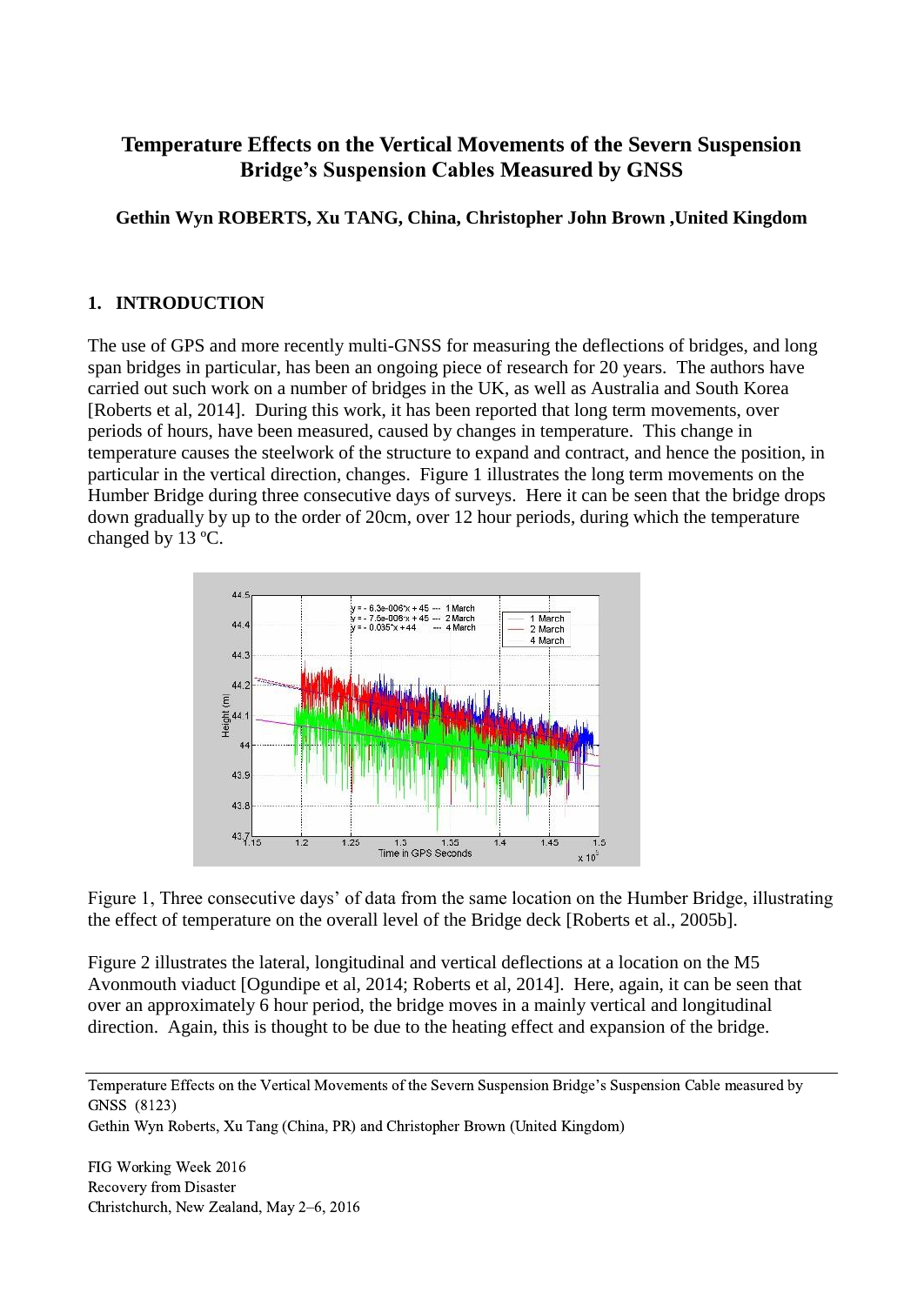

Figure 2, Lateral, longitudinal and vertical movements of location M on the 30 November 2007, the Avonmouth viaduct [Roberts et al, 2014].

Again here it can be seen that there is a long term movement, due to the change in temperature in both the vertical and longitudinal direction of the bridge.

The following paper gives details of movements at the middle of the main span on the Severn Suspension Bridge during surveys conducted in 2010 and 2015.

### **2. SEVERN BRIDGE SURVEYS**



Figure 3, Locations of the GNSS antennas on the Severn Bridge during the 2010 surveys.

Temperature Effects on the Vertical Movements of the Severn Suspension Bridge's Suspension Cable measured by GNSS (8123)

Gethin Wyn Roberts, Xu Tang (China, PR) and Christopher Brown (United Kingdom)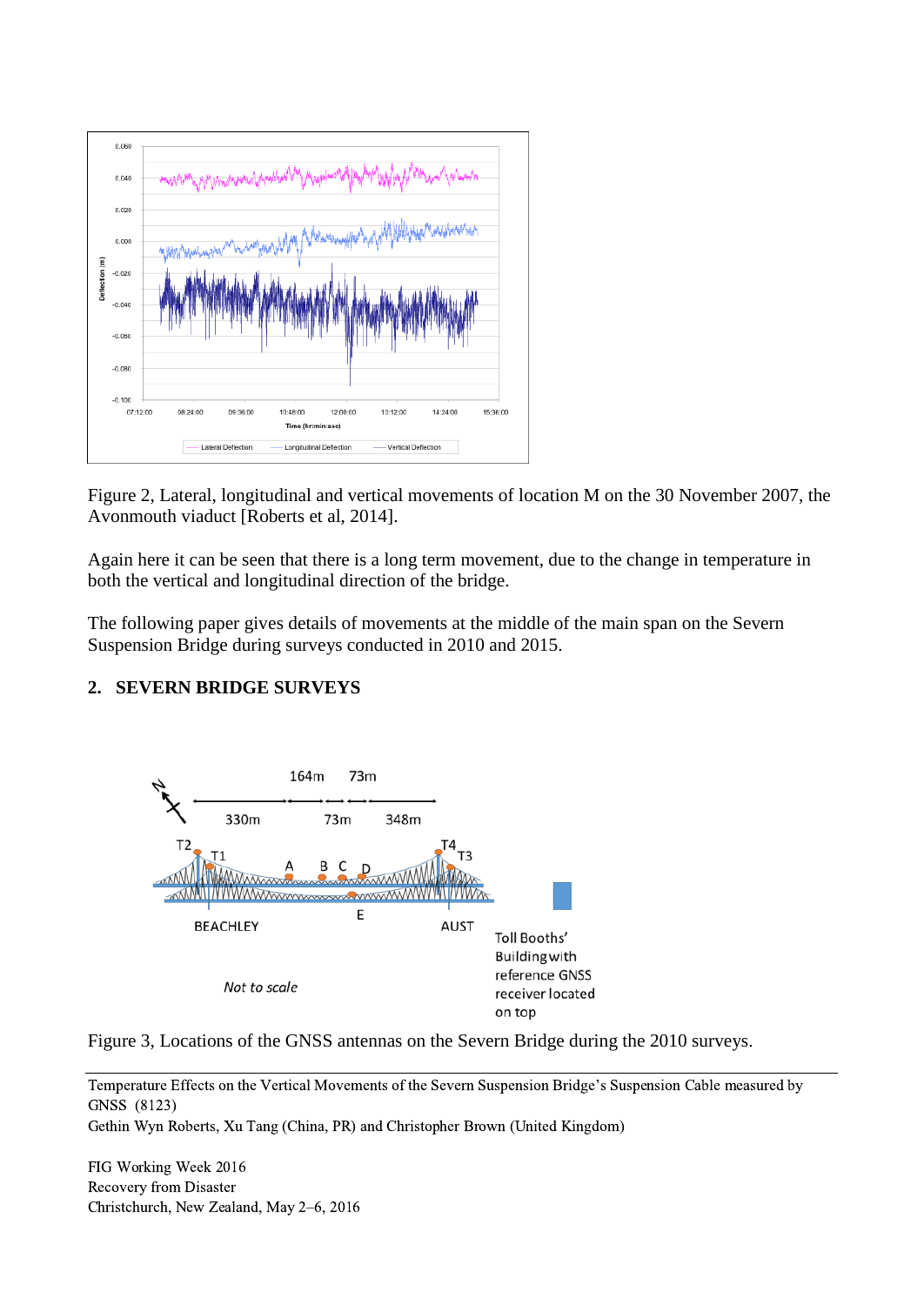Extensive surveys were carried out on the Severn Suspension Bridge on the  $10^{th}$  - $12^{th}$  and  $18^{th}$ March 2010, as well as the  $21<sup>st</sup> - 24<sup>th</sup>$  July 2015. During these surveys, 9 and 10 GNSS receivers were placed upon the Bridge, simultaneously gathering data, relative to reference GNSS receivers placed adjacent to the structure. The main reference station for both surveys was located on top of the toll control building, and the same survey marker used both times.

During the 2010 surveys, 9 GPS and GNSS receivers were located on the Bridge, the locations being the tops of the 4 towers, as well as directly on the suspension cables. Figure 1 illustrates a schematic illustrating the locations of the GNSS receivers. Leica SR530 dual frequency GPS receivers were located on the tops of the towers, and Leica 1200 dual frequency GNSS (GPS and GLONASS) receivers were placed on the locations on the suspension cables, as well as at the reference stations [Roberts et al, 2014].

During the 2015 surveys, 4 GNSS receivers were located on the tops of the towers, this time a pair of Trimble receivers, and a pair of Javad receivers. Leica receivers were placed on the suspension cable, and reference station. This time, instead of having two separate reference stations, the survey consisted of one antenna, but gathering data at two receivers using an antenna splitter. This will allow analysis of observable noise, and noise due to the satellite constellation geometry to be carried out in the future. Antennas were located at locations T1, T2, T3 and T4, as well as locations A, B and D, in Figure 3. In addition to this, an antenna was located on the south side suspension cable opposite location B, and a floating GNSS receiver was used at various locations, including the deck at location B, and the deck at the midspan of the Aust side span.

This paper focusses on the data gathered at location B during the two surveys. The locations used in 2010 and 2015 are slightly different. This is because in 2010, the location at the exact centre of the Bridge also had a lamp post close to the cable. It was decided to move location B in 2015 in order to avoid this, and hence possible multipath contamination of the data. The relative locations of the two are known, and this will be the focus of further work in order to correlate the data from 2010 with that of 2015. However, in this paper the results are shown for both 2010 and 2015, but the correlation between 2010 and 2015 is not illustrated.

## **3. DATA ANALYSIS**

The GNSS data were converted into RINEX format using TEQC, and processed using RTKLib. Some of the datafiles were too big to process in one session, therefore, the larger datafiles were split into 1-hour long sessions, and the various results joined up afterwards. The processing used for this paper used only GPS data, and only dual frequency data. However, various GNSS exist in the datafiles, as well as some triple frequency data, and this will be the focus of further research.

Figure 4 illustrates typical movements of the Bridge at location B over a 1 hour period on the 11th March, between 11:00 to 12:00. Here it can be seen that there are short term movements due to traffic loading in particular, resulting in movements of the order of up to 250mm in the vertical

Temperature Effects on the Vertical Movements of the Severn Suspension Bridge's Suspension Cable measured by GNSS (8123)

Gethin Wyn Roberts, Xu Tang (China, PR) and Christopher Brown (United Kingdom)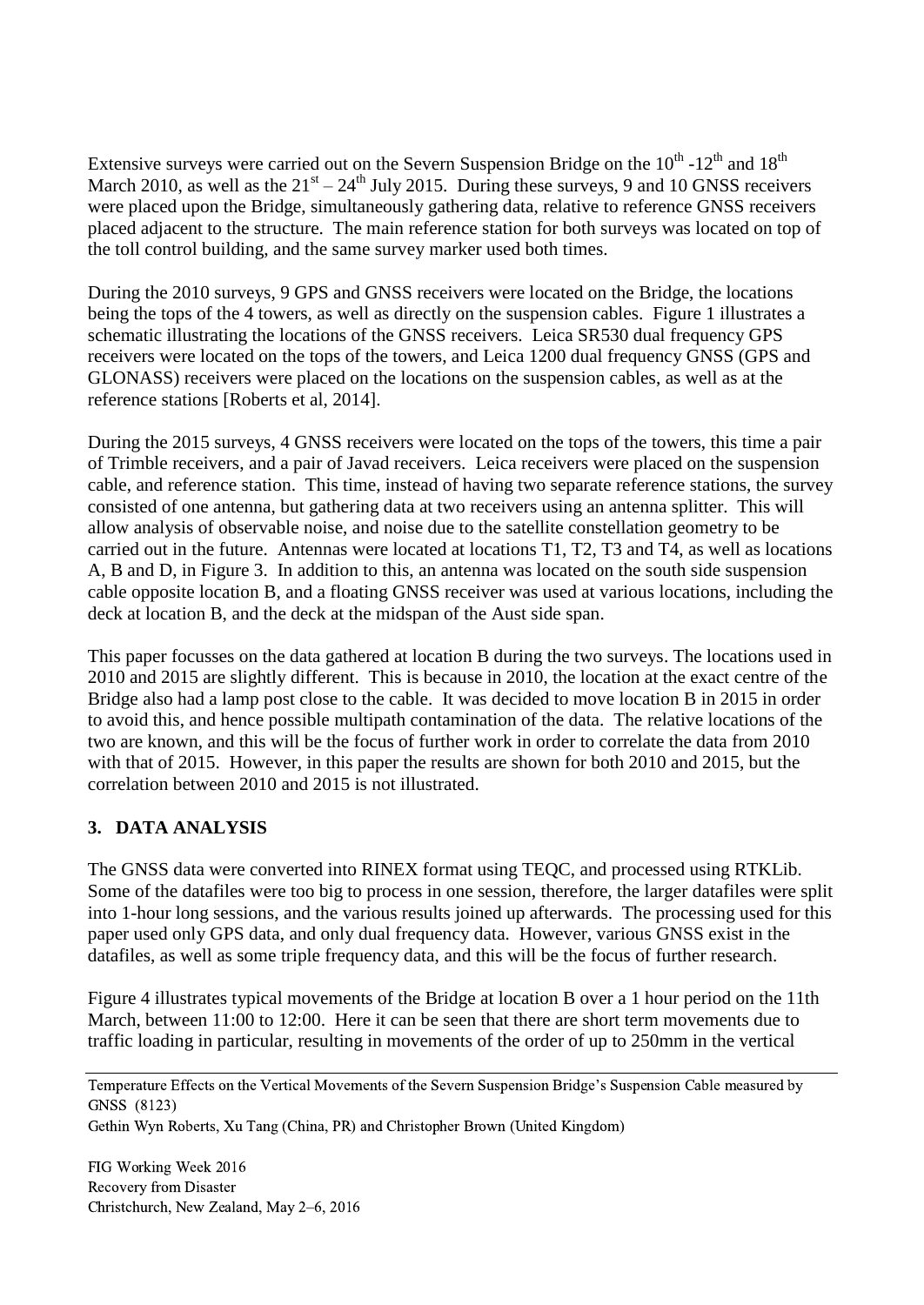direction, as well as smaller movements of the order of up to 30mm in the longitudinal direction, and 10mm in the lateral direction. The small lateral movements also imply that the wind during this time was very small.



Figure 4, Lateral, Longitudinal and Vertical GNSS movements at location B over a 1 hour period on the 11th March 2010.

There are also short term 0.146Hz movement data within these data [Roberts et al, 2014]. The movement that is focused on in this paper is the longer term movement due to the change in temperature. During the 1 hour test period, the air temperature changes from 4.947ºC to 5.672ºC (0.725ºC/h), and the steel temperature changes from 2.781ºC to 3.815ºC (1.034ºC/h). The corresponding change in the average vertical value for location A, Figure 4, is 78mm/h. Further to this, the corresponding change in the lateral direction for A is 8.3mm/h, and the corresponding change in the longitudinal direction is 8.7mm/h.

Figure 5 illustrates the vertical component of the antennas at locations A, B, C and D over a 4 hour period on the 10th March. This time the data was gathered in the evening, when the air and consequently steel temperatures were dropping.



Figure 5, Vertical movements at locations A, B, C and D over a 4 hour period on the 10th March 2010.

Temperature Effects on the Vertical Movements of the Severn Suspension Bridge's Suspension Cable measured by GNSS (8123)

Gethin Wyn Roberts, Xu Tang (China, PR) and Christopher Brown (United Kingdom)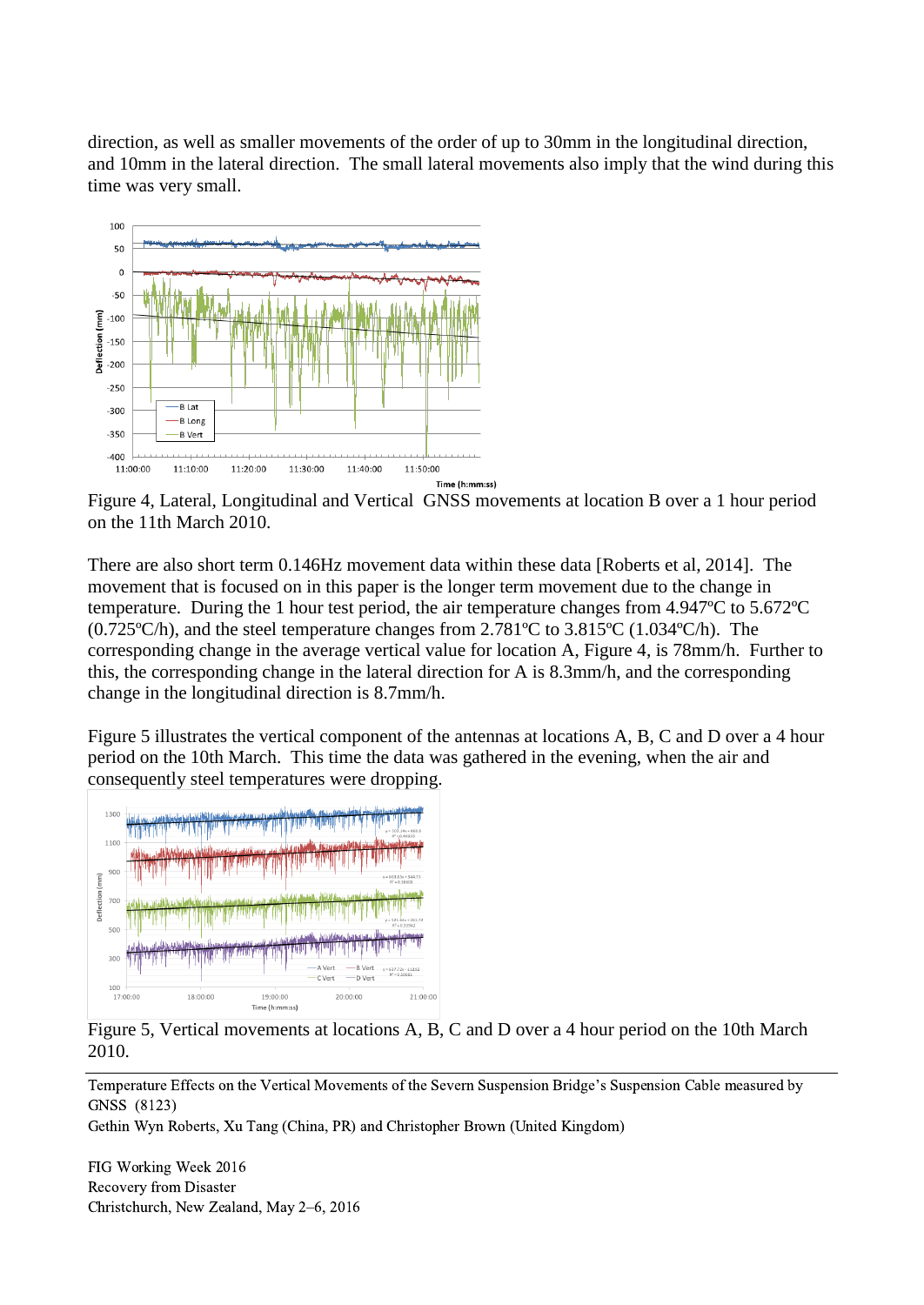The average vertical cable locations during a period of air cooling in the evening (Figure 5) become more positive in value – that is move upwards. The air temperature changes from 6.124ºC to 2.615ºC (3.509ºC or 0.877ºC/h), and the steel temperature changes from 5.875ºC to 3.765ºC (2.11ºC or 0.528ºC/h) between 17:00 to 21:00. The corresponding change in the average vertical value for location A is 21mm/h. Further to this, the corresponding change in the lateral direction for A is 10.5mm/h, and the corresponding change in the longitudinal direction is 0.1mm/h.

The temperature values for both the air and the steel of the Bridge are recorded at a 10 minute interval. The data for location A was filtered with a moving average to correspond to the same 10 minute interval. Figure 6 illustrates the relationship between the lateral, longitudinal and vertical movements of location A using the moving average filter, as well as the air and steel temperatures.



Figure 6, Lateral, Longitudinal and Vertical movements at location A, as well as the air and steel temperatures over a 24 hour period on the 11 March 2010.



Figure 7, Relationship between the change in temperature and change in height at location A on the 11th March 2010.

Temperature Effects on the Vertical Movements of the Severn Suspension Bridge's Suspension Cable measured by GNSS (8123)

Gethin Wyn Roberts, Xu Tang (China, PR) and Christopher Brown (United Kingdom)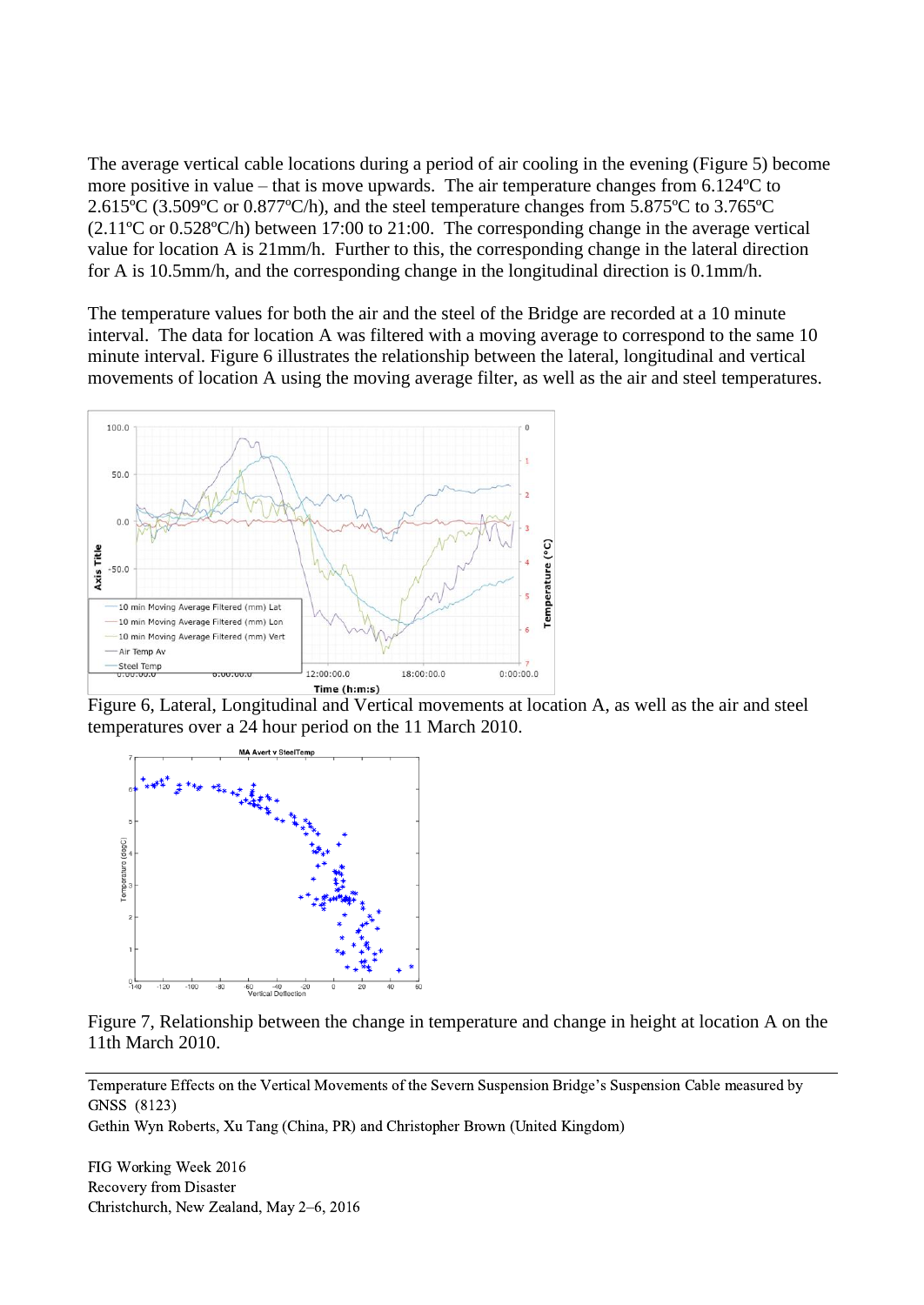Figure 7 illustrates the relationship between the change in height at location A and temperature during the 10 minute epochs, over the 24 hour period. This again shows that there is a good relationship between these data.

Further to these results from 2010, results from 2015 are also presented in this paper. The vertical movements at location B were adjusted using a 10 minute moving average filter, which correspond to the temperature data. Figure 8 illustrates the relationship between the air temperature, the steel temperature as well as the Moving Average filtered vertical movements at location B over a 29 hour period. Here it can be seen that there is a very good visual correlation between these data.



Figure 8, Steel Temperature, Air Temperature and the Moving Average (10 minutes sample) vertical movements at location B, July 2015.

### **4. CONCLUSIONS**

The results illustrate that there is a correlation between the temperature and vertical deformations of the Bridge. The deformations can be of the order of decimeters, with only a handful of degrees in temperature change. Considering that the temperature in this part of the UK could fluctuate by up to 30 ºC in the period of a year, resulting in an overall larger movement. This could be important information for future bridge designs, as well as being used to monitor the ongoing Structural Health of the structure, and to look out for abnormal changes in relation to temperature changes.

#### **ACKNOWLEDGEMENTS**

The authors are very grateful to the Highways Agency, Severn River Crossing Plc, and Mott MacDonald for supporting this research, and for enabling the extensive field work to be carried out. Very special thanks go to the technical staff members at the Severn Bridge, who were extremely

Temperature Effects on the Vertical Movements of the Severn Suspension Bridge's Suspension Cable measured by GNSS (8123)

Gethin Wyn Roberts, Xu Tang (China, PR) and Christopher Brown (United Kingdom)